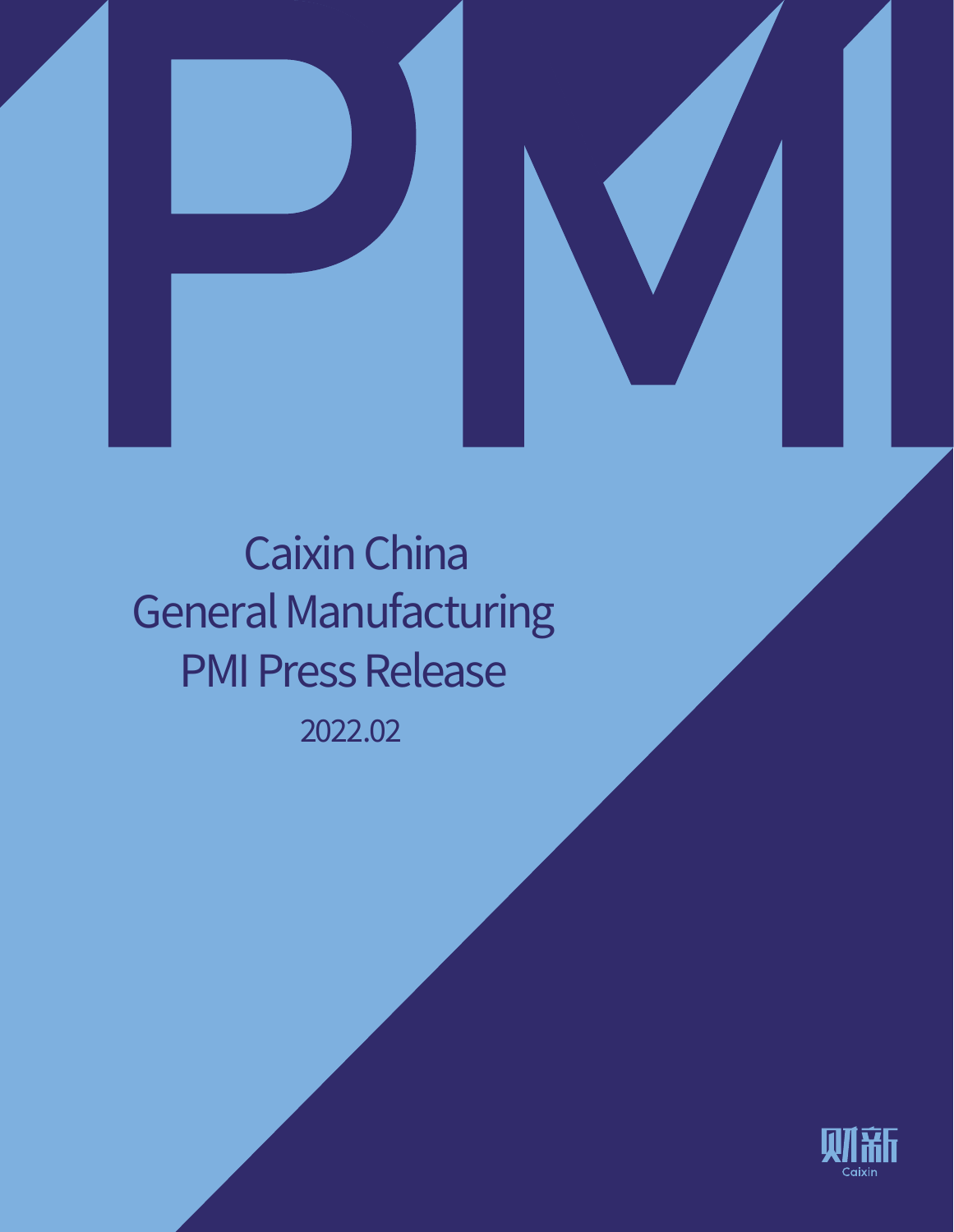# **Caixin China General Manufacturing PMI™**

Business conditions improve slightly in February

Latest PMI data signalled a slight improvement in business conditions across China's manufacturing sector in February. Firms recorded a slight increase in output amid the fastest increase in total sales since last June. However, the pandemic continued to weigh on external demand, with new export orders falling again. Firms meanwhile registered a further drop in employment, which contributed to a fresh increase in unfinished business. Inflationary pressures meanwhile picked up, with both input prices and output charges rising at quicker rates. The outlook brightened, however, with optimism regarding future output improving to an eight-month high in February.

The headline seasonally adjusted *Purchasing Managers' Index™ (PMI™)* – a composite indicator designed to provide a single-figure snapshot of operating conditions in the manufacturing economy – rose from 49.1 at the start of 2022 to 50.4 in February, to signal a renewed improvement in overall business conditions. The rate of improvement was only slight, however, and softer than the long-run series average (51.0).

Supporting the higher headline index reading was a renewed increase in total new business placed with Chinese goods producers. Though modest, the rate of new order growth was the quickest seen for eight months, with a number of firms commenting on a relative improvement in market conditions and firmer customer demand. The increase in total sales was despite a further drop in new export business, which was often linked to the pandemic and difficulties in shipping items to clients.

The improvement in overall demand conditions helped to drive a fresh increase in output in February. Production has now risen in three of the past four months, though the latest expansion was only slight.

Firms maintained a relatively cautious approach with regards to staffing levels, which fell for the seventh month running in February. The pace of job shedding was only modest, however, having eased since January. Nonetheless, there were signs of renewed capacity pressures, as firms registered a fresh increase in backlogs of work.

After a slight reduction in January, purchasing activity increased during February amid reports of higher production requirements. The rate of increase was marginal, however, and softer than the series average. Inventories of both preand post- production items meanwhile fell again in February, and at quicker rates than at the start of the year. A number of firms mentioned increased usage of current stocks for production and the fulfilment of orders, partly due to higher purchasing costs.

Suppliers' delivery times lengthened again in February amid reports of shipping delays and material and staff shortages. That said, delays were not as marked as those seen in January and only modest.

Prices data showed a sharp and accelerated rise in average input costs. Notably, the rate of inflation hit a four-month high, with firms citing greater costs for raw materials, staff and transport. Selling prices likewise increased at the steepest rate since last October.

Confidence regarding the 12-month outlook for output improved further in February to reach its highest since last June. Companies anticipate that a postpandemic recovery and stronger demand conditions globally will help to support growth over the coming year.

## **China General Manufacturing PMI**





Key findings:

Output returns to growth amid quickest rise in new work for eight months

Pandemic continues to weigh on export sales

Business confidence picks up to highest since last June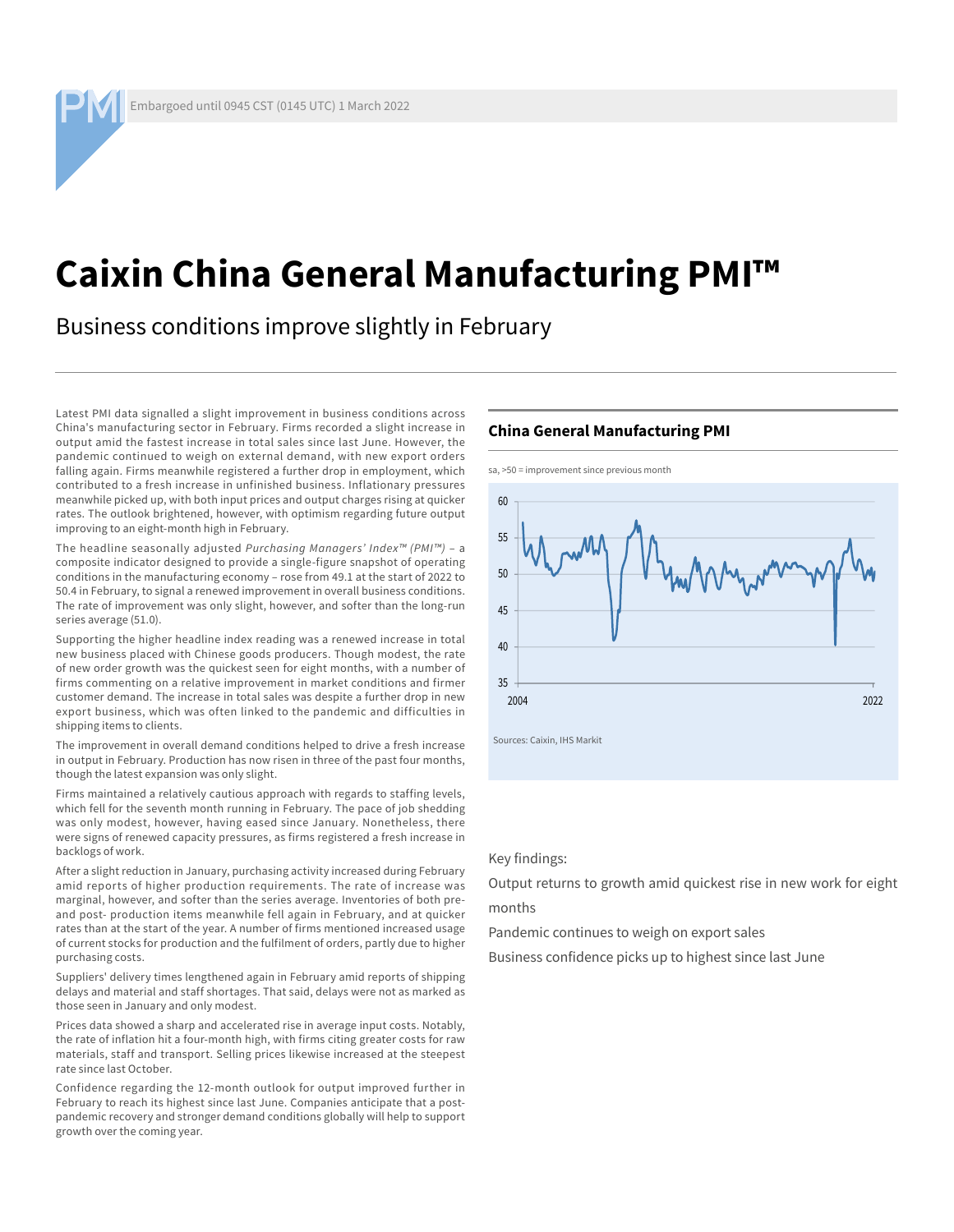# **New Export Orders Index**



# **Employment Index**



Commenting on the China General Manufacturing PMI™ data, Dr. Wang Zhe, Senior Economist at Caixin Insight Group said:

*"The Caixin China General Manufacturing PMI came in at 50.4 in February, up from 49.1 the previous month, showing manufacturing activity bounced back into expansionary territory. Overall, the Chinese manufacturing sector stayed on the track for recovery.*

*"Supply in the manufacturing sector improved. Overall demand was strong, though external demand remained subdued. The gauges for both output and total new orders returned to expansionary territory. The gauge for total new orders hit its highest level in eight months in February. Amid the worsening effects of the pandemic, which disrupted transportation, external demand remained weak. The gauge for new export orders in February remained in contractionary territory for the seventh straight month.*

*"The job market remained under pressure. Although supply and demand in the manufacturing sector improved, goods producers remained cautious about hiring new staff. The measure for employment remained in contractionary territory for the seventh consecutive month, but the rate of contraction was milder than the previous month.*

*"The quantity of purchases increased slightly in February as raw material prices remained high. Stocks of purchased items fell. Logistics delivery times got longer due to pandemic disruption. Stocks of finished goods fell. Due to rising new orders and a shortage of employees, backlogs of work increased.* 

*"Inflationary pressure grew. The gauges for input and output prices rose in February, with both hitting their highest levels since October. The price increases were mainly a result of rising transportation costs and raw material prices that remained elevated.*

*"Business owners held a positive outlook. The measure of future output expectations rose to the highest in eight months. Surveyed companies*  *said they were confident that market demand would further improve and domestic outbreaks of Covid-19 would be controlled.*

*"Overall, manufacturing activity expanded in February. Supply recovered, while demand more clearly improved. The level of optimism about the future business outlook increased further. However, the job market remained under high pressure. And we still need to keep an eye on inflationary pressure.*

*"From January to February, several regions across China, including Jiangsu province and the Guangxi Zhuang and Inner Mongolia autonomous regions, suffered flare-ups of Covid-19. Epidemic control measures were strengthened, which restricted transportation and sales of manufactured goods. Under the "triple pressure" of demand contraction, supply shocks and weakening expectations, the manufacturing sector recovery is still not robust. Stabilizing economic growth remains an important focus of the government.* 

*"Policymakers should enhance support policies to encourage employment, strengthen structural support for small and midsize enterprises and effectively reduce tax burdens and fundraising costs for companies. Meanwhile, they should maintain a stable market environment, continue to stabilize commodity supply and prices, and lighten the cost burden on businesses in the middle and lower reaches of supply chains."*